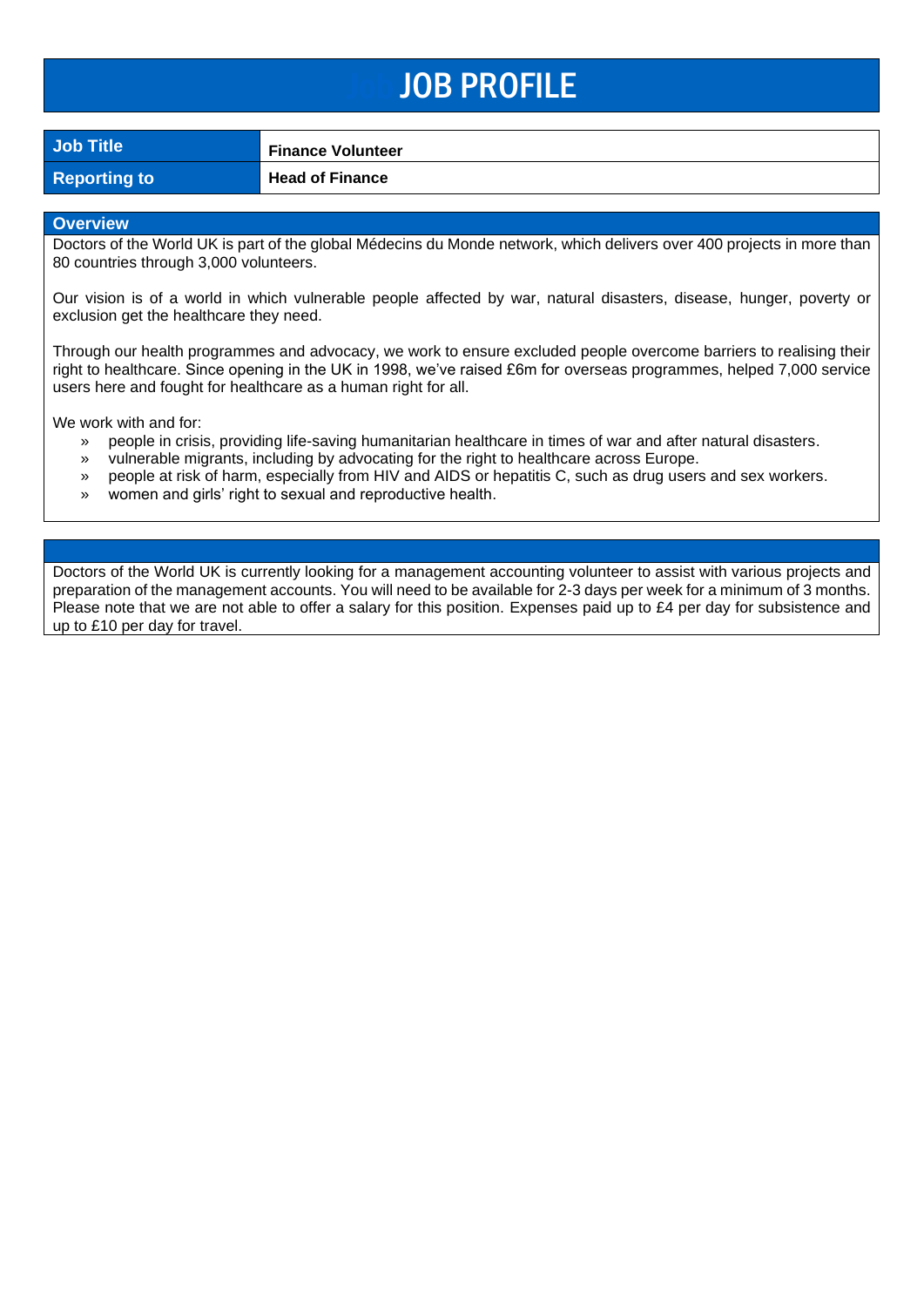| <b>Key Duties</b>                                 | <b>Key Activities</b>                                                                                                                                                                                                                                                                                                                                                                                                                                                                         |  |
|---------------------------------------------------|-----------------------------------------------------------------------------------------------------------------------------------------------------------------------------------------------------------------------------------------------------------------------------------------------------------------------------------------------------------------------------------------------------------------------------------------------------------------------------------------------|--|
| <b>Accounting and financial</b><br>systems        | Assist production monthly management accounts and transactions lists,<br>including preparation and posting prepayment, accruals, contribution and<br>fixed asset journals. Then review them with managers to assure accuracy.                                                                                                                                                                                                                                                                 |  |
|                                                   | Update cashflow report every 2 weeks and report on variances                                                                                                                                                                                                                                                                                                                                                                                                                                  |  |
|                                                   | Interact with the fundraising team to ensure a reconciliation of the CRM<br>software to the income values entered into QuickBooks                                                                                                                                                                                                                                                                                                                                                             |  |
|                                                   | Prepare intercompany reconciliations with MDM partners.                                                                                                                                                                                                                                                                                                                                                                                                                                       |  |
|                                                   | Assist the finance team create costings for fundraising applications and in<br>the preparation of financial reports to donors                                                                                                                                                                                                                                                                                                                                                                 |  |
|                                                   | Assist Finance Manager with strengthening of controls project to ensure that<br>adequate internal controls exist to safeguard the accuracy and security of<br>company records                                                                                                                                                                                                                                                                                                                 |  |
|                                                   | Review historic information in Quickbooks for coding accuracy.<br>٠                                                                                                                                                                                                                                                                                                                                                                                                                           |  |
| <b>Capital Expenditure</b>                        | Maintaining and reconciling a fixed asset register, with depreciation<br>$\bullet$<br>computations with the appropriate policy applied.                                                                                                                                                                                                                                                                                                                                                       |  |
| <b>Purchase ledger</b>                            | Investigate and post journals to tidy old supplier ledger balances.<br>$\bullet$                                                                                                                                                                                                                                                                                                                                                                                                              |  |
|                                                   | Undertake supplier statement reconciliations<br>٠                                                                                                                                                                                                                                                                                                                                                                                                                                             |  |
| <b>Contract review</b>                            | Assist organisation with review of existing contracts<br>٠                                                                                                                                                                                                                                                                                                                                                                                                                                    |  |
| <b>Banking</b>                                    | Ensure that reconciliations of all bank accounts including credit cards are<br>$\bullet$<br>undertaken on a monthly basis                                                                                                                                                                                                                                                                                                                                                                     |  |
| <b>Petty cash</b>                                 | Post and reconciliation of Petty Cash<br>$\bullet$                                                                                                                                                                                                                                                                                                                                                                                                                                            |  |
| Sales ledger                                      | Raise sales invoices                                                                                                                                                                                                                                                                                                                                                                                                                                                                          |  |
|                                                   |                                                                                                                                                                                                                                                                                                                                                                                                                                                                                               |  |
| <b>General</b>                                    | • To be open to change and demonstrate a flexible and adaptable approach<br>• To work collaboratively with others and be a supportive and effective team member<br>• To ensure that all activities undertaken on behalf of Doctors of the World UK, externally<br>or internally, are executed in accordance with the overall aims of the organisation and<br>in line with our policies and procedures.<br>• To participate in training and other activities as requested by the organisation. |  |
| <b>Stakeholder and</b><br><b>Customer Service</b> | • To provide quality customer service to all our respective audiences and stakeholders<br>and comply with our quality management protocols                                                                                                                                                                                                                                                                                                                                                    |  |
| <b>Key Working Contacts</b>                       | All internal staff and volunteers.                                                                                                                                                                                                                                                                                                                                                                                                                                                            |  |

# Person Specification **Job Title Finance Volunteer PERSONAL COMPETENCIES Competency Title The successful candidate will be able to....**